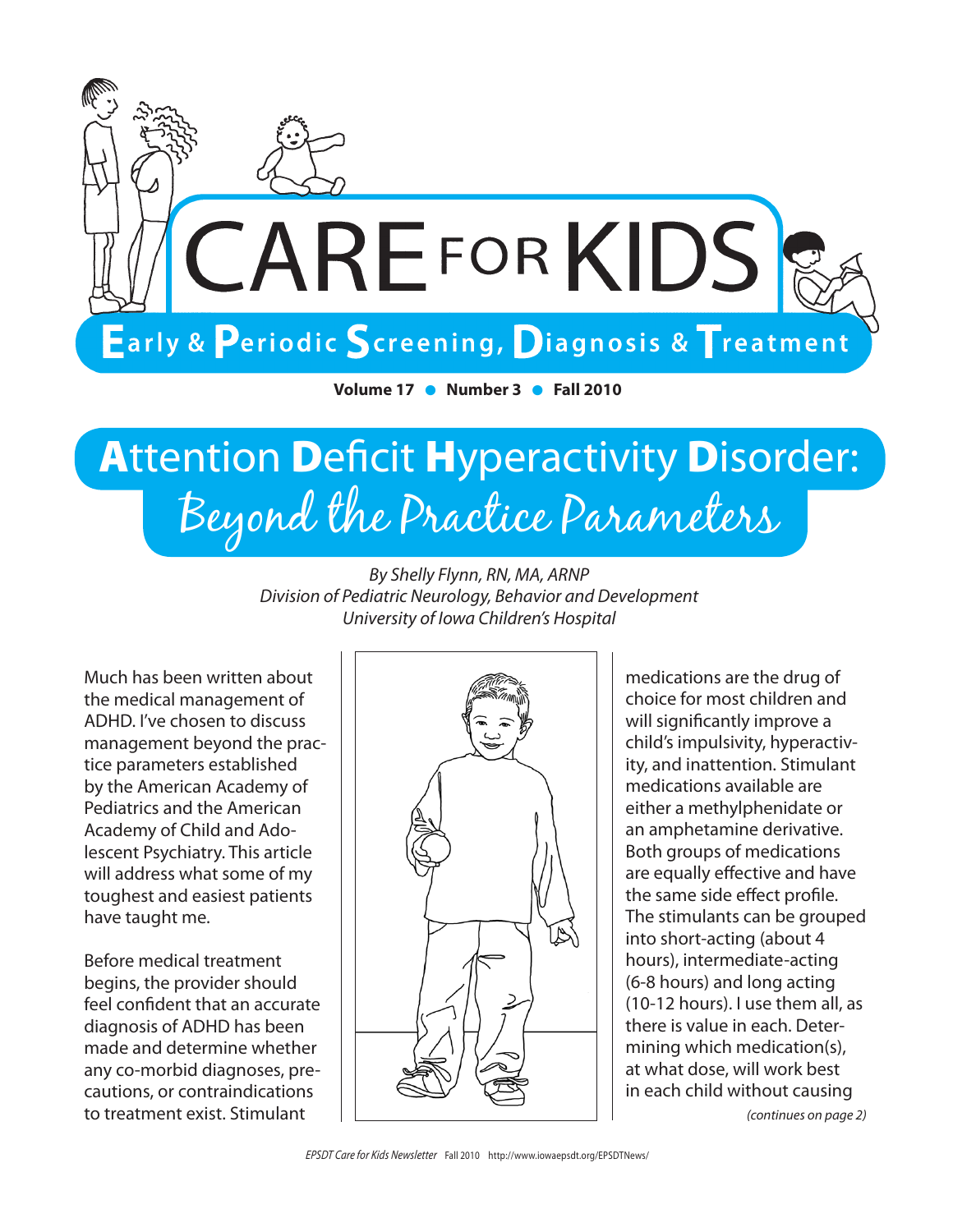#### **Attention Deficit Hyperactivity Disorder** *(continued from page 1)*

significant side effects, is the art of this practice, the fun of this practice, and a distressing part of this practice.

The medications are contraindicated and/or to be used with caution in a few situations. The patient and family history, review of systems, and child's physical exam usually provide the information needed to safely prescribe medications. Symptomatic heart disease, drug dependence, concurrent and very recent use of MAOIs, glaucoma, severe hypertension, and hyperthyroidism are contraindications. Patients with marked anxiety, mood disorders, impairing tic disorders, epilepsy, history of substance abuse, and structural cardiac or cardiovascular conditions that may be compromised by increases in blood pressure or heart rate warrant caution when using stimulants. An EKG should be obtained if the patient's history, family history, or exam indicates increased risk of cardiovascular problems. Refer to cardiology for clearance to safely take a stimulant medication if needed. I have patients with renal disease, hypertension, epilepsy, Tourette disorder, anxiety, depression, history of drug use, and cardiac disorders whose specialty physicians have cleared them for medical treatment of ADHD. In these cases the potential benefits of treatment outweighed the potential risks. Treatment of these populations necessitates more frequent clinic visits, monitoring of vital signs, and collaboration with specialists.

Before beginning medication, get a good history of the child's baseline sleep habits, eating habits, mood, growth history, personality, and any problems with headaches, stomachaches, and motor or vocal tics. The medications can







cause problems with any of these. Dealing with the medication side effects can be the most challenging aspect of medical management. Appetite suppression and sleep disturbance, the most common side effects, can be profound. Baseline documentation allows the provider to clearly identify whether prescribed medications create new problems for the child. ADHD is chronic. Kids deserve to feel good and should not be chronically bothered by a medication they take daily. Switch medications if side effects interfere with the child's quality of life.

The goal is to find the right medication(s) and dosage(s) that promote success by obtaining reasonable control of the child's symptoms without causing significant side effects. References to specific medications are included in the ADHD Medication Chart (pages 5 and 6). The chart is not all-inclusive, but does list primary medications on a single page. It does not include the tricyclic antidepressants, as I refer to child psychiatry for that treatment.

*(continues on page 7)*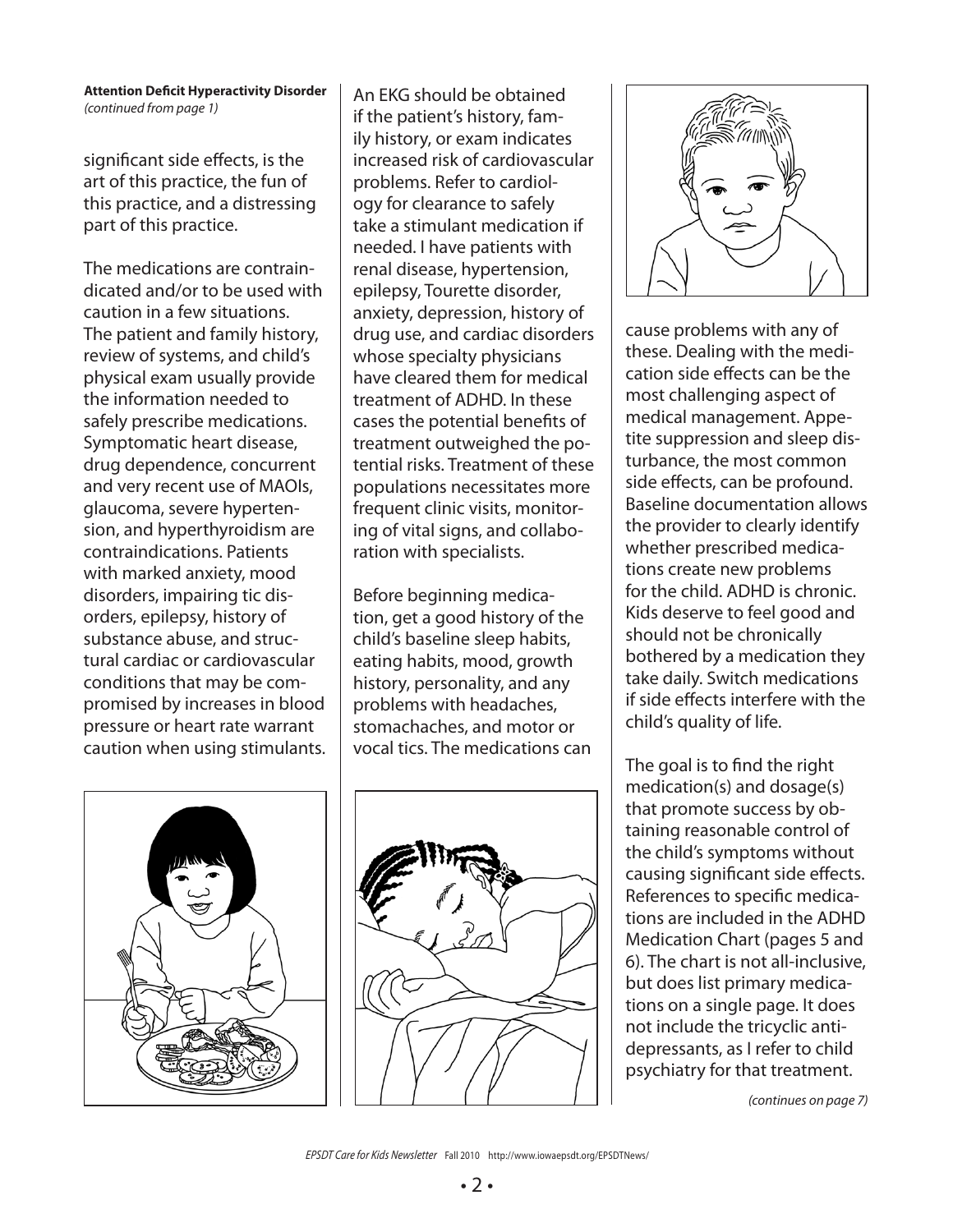# Early Identification  $o_0$  Learning Disabilities

#### *Tammy L. Wilgenbusch, PhD Pediatric Psychologist, University of Iowa Children's Hospital*

Rather than waiting for indications of trouble to become major problems, the field of learning disabilities today focuses on early identification and prevention. In the 1970's and 1980's, learning disabilities (LD) were defined by the discrepancy between achievement and intellectual ability. This led to a stringent use of test scores, with arbitrary cut-off points determining diagnoses. Focusing only on a discrepancy often results in delayed treatment as these discrepancies often don't show up until mid-elementary school, past the optimal time for adequate development of skills required for reading and math.

Recently, the focus has shifted to identifying and providing early treatment and prevention in younger children who may be at risk for LD. In younger children, neurocognitive skills and learning patterns are still developing, leading to great variability in skills. This makes testing somewhat difficult. For children younger than 6 or 7 years old, screening for risk of learning difficulties and global delays is most reliable. Therefore, evaluation of LD at this

age should focus on specific prerequisite skills and not necessarily a full neuropsychological evaluation.



Most research on LD in children in early elementary has been on reading. New research indicates that the best time to screen and start treatment to prevent reading LD is in kindergarten or early 1st grade. In addition to screening at school, it is helpful when primary care physicians also screen these children for learning difficulties, enabling parents to use early intervention resources.

Specific skills in kindergarten and 1st grade that are predictive of later reading skills include: phonological awareness (knowledge of the auditory patterns and structure of language); graphonomic knowledge (knowledge of the relationship between printed letter and sounds); letter knowledge; picture naming and vocabulary; rapid automatic naming; and phonological memory. Tasks that can help assess these skills include a child's ability to identify rhymes, tap the number of syllables or phonemes heard in a spoken word, blend sounds together to generate a word, and delete a sound to form a new word. In addition, basic alphabet identification and rapid naming of letters can be a good screen for these difficulties.

Children with difficulties in the prerequisite skills of reading are at risk for developing reading disabilities as they progress through school and need additional, specific instruction in kindergarten and 1st grade. There are three components of instruction for children at risk for reading disabilities. First, instruction needs to be very systematic and explicit, typically using a phonics-based

*(continues on page 4)*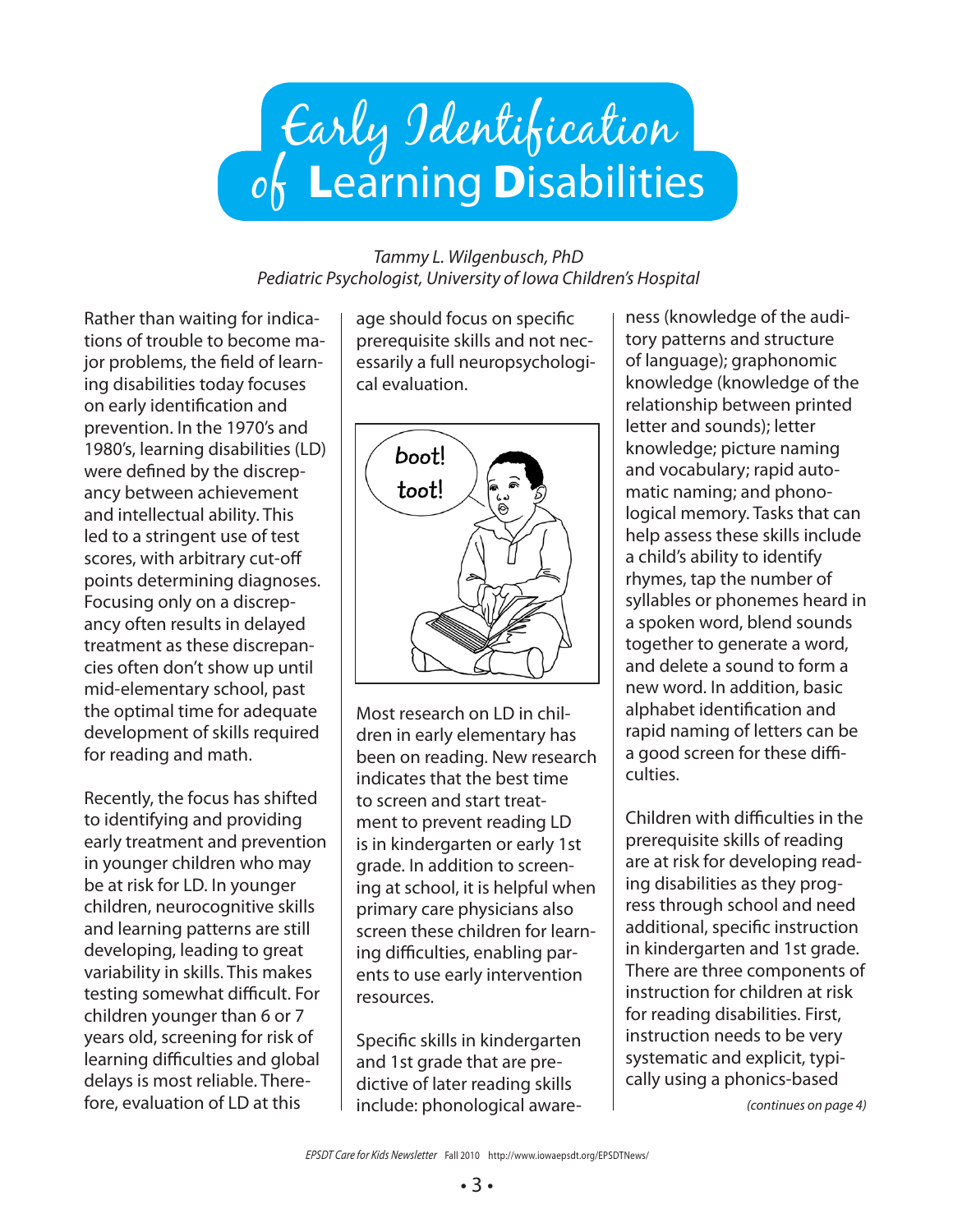#### **Early Identification of Learning Disabilities**

*(continued from page 1)*

approach. Second, instruction needs to be intensive, with many learning opportunities throughout the day. Third, instruction should be supportive and include positive feedback, encouragement, and the scaffolding of skills. For these younger children with LD, school is the best referral source. Parents seeking additional support may wish to obtain private testing and screening by a psychologist.

In addition to achievementbased LD, children may have difficulties not related to a cognitive delay that interfere with their overall classroom learning and performance. For example, children with attention or memory problems may have difficulty following directions at school, leading to more global academic concerns. When determining whether mid-elementary to high school students are dealing with learning difficulties, physicians can ask questions regarding problems with work completion, not turning in assignments, inability to do well on timed tests, difficulty following directions, poor reading fluency, and difficulty with comprehension or test performance. If children are having these types of difficulties, regardless of achievement scores, further neuropsychological testing can be helpful to identify underlying strengths and weakness



that can help in the development of intervention and strategies to help improve overall academic success.

While not all children need neuropsychological testing, testing is warranted when children do not respond to early prevention or basic instruction to determine whether there is an underlying neurocognitivebased learning difficulty. This testing should focus on a variety of cognitive skills and identify patterns of strength and weakness. In the Division of Pediatric Psychology at the University of Iowa Children's Hospital, neuropsychological testing focuses on the skills of verbal comprehension, expressive language, visualspatial-motor skills, memory, attention, and processing speed. The goal is to gain an understanding of the child's strengths and weaknesses so that specific accommodations can be recommended to parents and teachers. Neuropsychological testing is valuable because it goes beyond academic performance, providing specific information that can guide intervention, rather than focusing strictly on overall scores.

In summary, it is important to screen young children, starting in kindergarten, for specific prerequisite skills that lead to adequate development of academic skills, particularly reading. Neuropsychological testing at this age can be helpful for identifying skills that should be monitored or for global delays, but specific neurocognitive LD are difficult to identify due to the wide variability of children's behavior and skills. After a child reaches 6 or 7 years of age, or if more global or broad learning concerns are noted, referral for neuropsychological testing may be warranted to assist with the development of specific interventions and school accommodations for the child.

#### **Resources**

Fletcher, J.M., Foorman, B.R., Boudousquie, A., Barnes, M.A., Schatschneider, C., & Francis, D.J. (2002). Assessment of reading and learning disabilities: A research-based intervention-oriented approach. *Journal of School Psychology, 40,* 27-63. doi: 10.1016/S0022- 4405(01)00093-0.

Torgesen, J.K. (2002). The prevention of reading difficulties. *Journal of School Psychology, 40,* 7-26. doi: 10.1016/S0022- 4405(01)00092-9.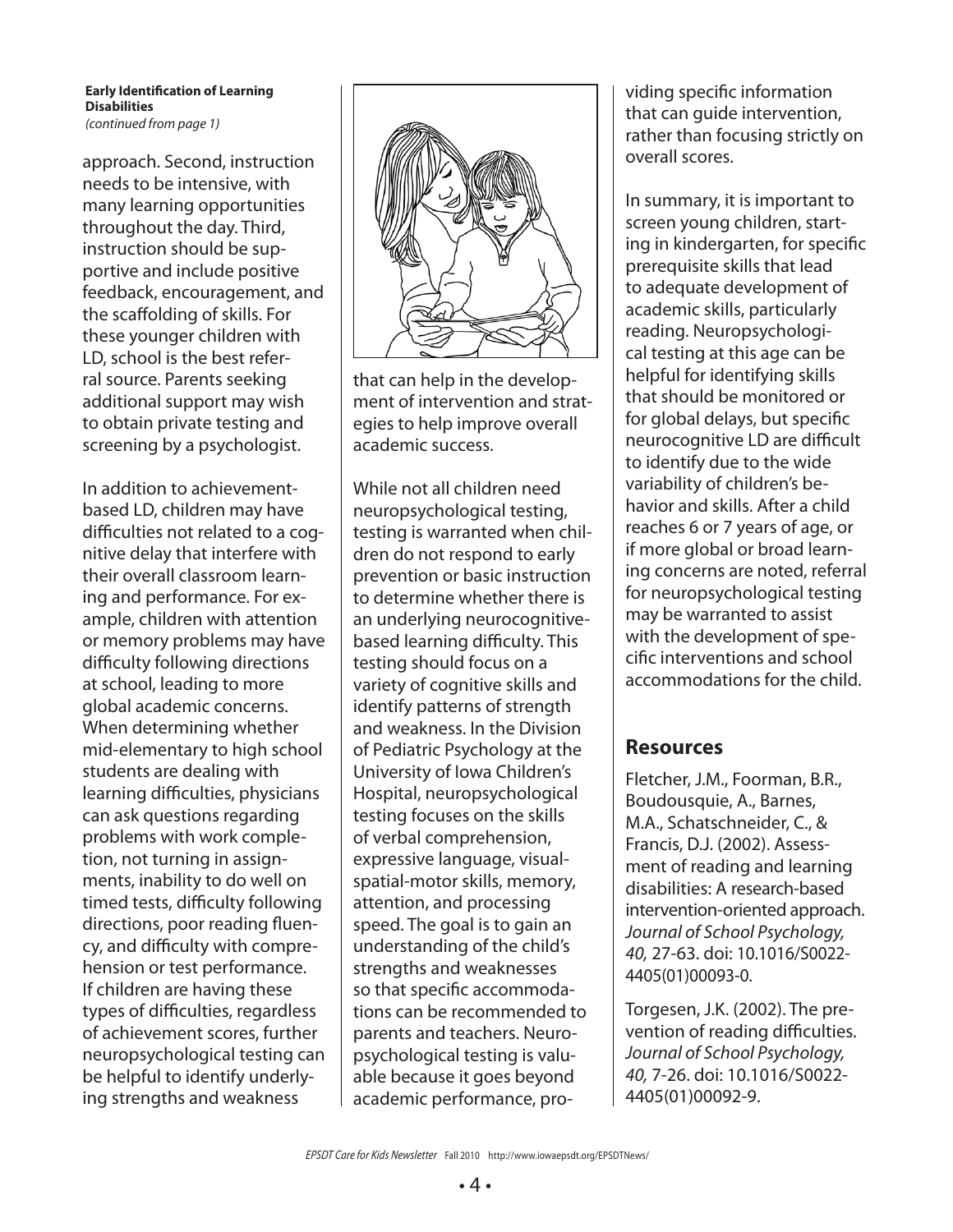|                     |                                                                                                               |                                                                    | <b>ADHD Medication Chart (Stimulants)</b>                                                                                                                                                                                                                                       |                           |
|---------------------|---------------------------------------------------------------------------------------------------------------|--------------------------------------------------------------------|---------------------------------------------------------------------------------------------------------------------------------------------------------------------------------------------------------------------------------------------------------------------------------|---------------------------|
|                     | Drug                                                                                                          | Dosage Form                                                        | Dosing Range                                                                                                                                                                                                                                                                    | <b>Duration of Action</b> |
|                     | Ritalin (methylphenidate)                                                                                     | 5, 10, 20 mg<br>Tablets                                            | by 5-10 mg at weekly intervals as needed, with a maximum daily dose of 60 mg. BID to TID dosing.<br>Increase                                                                                                                                                                    | $3-5$ hours               |
|                     | Methylin (methylphenidate)                                                                                    | 5, 10, 20 mg<br>Tablets                                            | by 5 mg at weekly intervals as needed, with a maximum daily dose of 60 mg. BID to TID dosing.<br>Increase                                                                                                                                                                       | $3-5$ hours               |
|                     | Methylin Chewable<br>(methylphenidate)                                                                        | Chewable tablets 2.5, 5,<br>10 <sub>mg</sub>                       |                                                                                                                                                                                                                                                                                 |                           |
|                     | Focalin (dexmethylphenidate)                                                                                  | $2.5, 5, 10$ mg<br><b>Tablets</b>                                  | by 2.5 to 5 mg at weekly intervals as needed, with a maximum daily dose of 20 mg. BID to TID dosing.<br>Increase                                                                                                                                                                | 6 hours                   |
| Short Acting        | (dextroamphetamine)<br>Dexedrine                                                                              | 5, 10 mg<br>Tablets                                                | Increase by 2.5 mg at weekly intervals as needed in younger children and 5-10 mg increments in older children, with a<br>maximum daily dose of 40 mg. BID to TID dosing                                                                                                         | 3-6 hours                 |
|                     | (dextroamphetamine)<br>Dextrostat                                                                             | 5,10 mg<br>Tablets                                                 | Increase by 2.5 mg at weekly intervals in younger children and 5–10 mg increments in children 6 and older, with a maximum<br>daily dose of 40 mg. BID to TID dosing.                                                                                                            | $3-5$ hours               |
|                     | Adderall (mixed salts of<br>amphetamine product)                                                              | 12.5, 15, 20, 30mg<br>Tablets 5,7.5, 10                            | BID dosing<br>Increase by 5 mg at weekly intervals, with a maximum daily dose of 40 mg.                                                                                                                                                                                         | 4-8 hours                 |
|                     | Ritalin SR (methylphenidate)                                                                                  | lablets 20mg                                                       | by 20 mg at weekly intervals, with a maximum daily dose of 60 mg. Q day dosing<br>Increase                                                                                                                                                                                      | 3-8 hours                 |
|                     | Ritalin LA (methylphenidate)                                                                                  | 10, 20, 30, 40mq<br>Capsules                                       | Q day dosing.<br>Capsule may be swallowed whole or opened and sprinkled onto teaspoon of applesauce.<br>Increase by 10 mg increments at weekly intervals, with a maximum daily dose of 60 mg.                                                                                   | 6-8 hours                 |
|                     | Metadate ER (methylphenidate)                                                                                 | Tablets 10, 20 mg                                                  | Increase by 10 mg at weekly intervals, up to a maximum daily dose of 60 mg. Q day dosing                                                                                                                                                                                        | 3-8 hours                 |
|                     | Methylin ER (methylphenidate)                                                                                 | Tablets 10, 20 mq                                                  | by 10 mg at weekly intervals, up to a maximum daily dose of 60 mg. Q day dosing<br>Increase                                                                                                                                                                                     | 3-8 hours                 |
| Intermediate Acting | Metadate CD (methylphenidate)                                                                                 | Capsules 10, 20, 30, 40,<br>50,60 mg                               | Increase by 10-20 mg increments at weekly intervals, with a maximum daily dose of 60 mg. Capsule may be swallowed whole or<br>opened and sprinkled onto teaspoon of applesauce. Q day dosing.                                                                                   | $6-10$ hours              |
|                     | Dexedrine (dextroamphetamine)                                                                                 | Spansule capsules<br>5, 10, 15 mq                                  | mum daily dose of 45 mg. Capsule may be swallowed whole or opened and sprinkled onto a spoonful of applesauce. Q day dosing.<br>Increase by 2.5 mg increments for younger children and in 5-10 mg increments for older children at weekly intervals, with a maxi-               | 5-8 hours                 |
|                     | (methylphenidate)<br>Concerta                                                                                 | lablets 18, 27, 36, 54 mg                                          | to next tablet size at weekly intervals, with a maximum daily dose of 72 mg. (Non-FDA max. daily dose: 108 mg.)<br>Increase                                                                                                                                                     | $8-12$ hours              |
|                     | (Dexmethylphenidate)<br>Focalin XR                                                                            | Capsules 5, 10, 15, 20<br>and 30 mq                                | Capsule may be swallowed whole or opened and sprinkled onto teaspoon of applesauce. Q day dosing.<br>Increase by 5 mg increments at weekly intervals, with a maximum daily dose of 30 mg.                                                                                       | $10-12$ hours             |
| Long Acting         | phenidate transdermal system)<br>Daytrana Patch (methyl-                                                      | Patch 10, 15, 20, 30 mg                                            | Apply to hip area in AM, wear patch for 9 hours. Individualized (shorter) wear time may be appropriate. Increase by 1 patch size<br>Persists for 3–4 hrs after patch removal<br>at weekly intervals, as needed, up to a 30 mg patch. Maximum daily dose is 30 mg.               | 12 hrs.                   |
|                     | single-entity amphetamine product)<br>Adderall XR (Mixed salts of a                                           | Capsules 5, 10, 15, 20,<br>25,30 mq                                | Increase by 10 mg increments at weekly intervals, with maximum daily dose of 40 mg.<br>can be opened and sprinkled onto teaspoon of applesauce. Q day dosing.<br>Capsule                                                                                                        | $10-12$ hours             |
|                     | <b>Vyvanse</b> This is a prodrug of<br>dextroamphetamine                                                      | Capsules 20, 30, 40, 50,<br>60 and 70 mg                           | Can be swallowed whole or opened and dissolved in about 15 cc of juice. Remaining sediment is inert ingredients.<br>Increase by 10 mg increments at weekly intervals, up to maximum daily dose of 70 mg.                                                                        | 12 hours                  |
|                     | Stimulant Black Box warning<br>Stimulant contraindications<br>Stimulant precautions<br>Stimulant side effects | Symptomatic heart disease, drug dependence, use of MAOIs, glaucoma | Use cautiously in patients with marked anxiety, mood disorders, Tourette syndrome, history of substance abuse, structural cardiac abnormalities, or cardiovascular conditions which may be compomised by inceases in blood pre<br>, hypertension (severe), and hyperthyroidism. |                           |

**20** 

*EPSDT Care for Kids Newsletter* Fall 2010 http://www.iowaepsdt.org/EPSDTNews/

*With all the stimulant ADHD medications, start with the lowest available dose, and work upwards as needed to get desired effect without causing significant side effects.*

With all the stimulant ADHD medications, start with the lowest available dose, and work upwards as needed to get desired effect without causing significant side effects.

Disclaimer: This chart is not intended to serve as a totally comprehensive resource.

Disclaimer: This chart is not intended to serve as a totally comprehensive resource.

Please utilize Physicians Desk Reference for complete information.

Please utilize Physicians Desk Reference for complete information.

• 5 •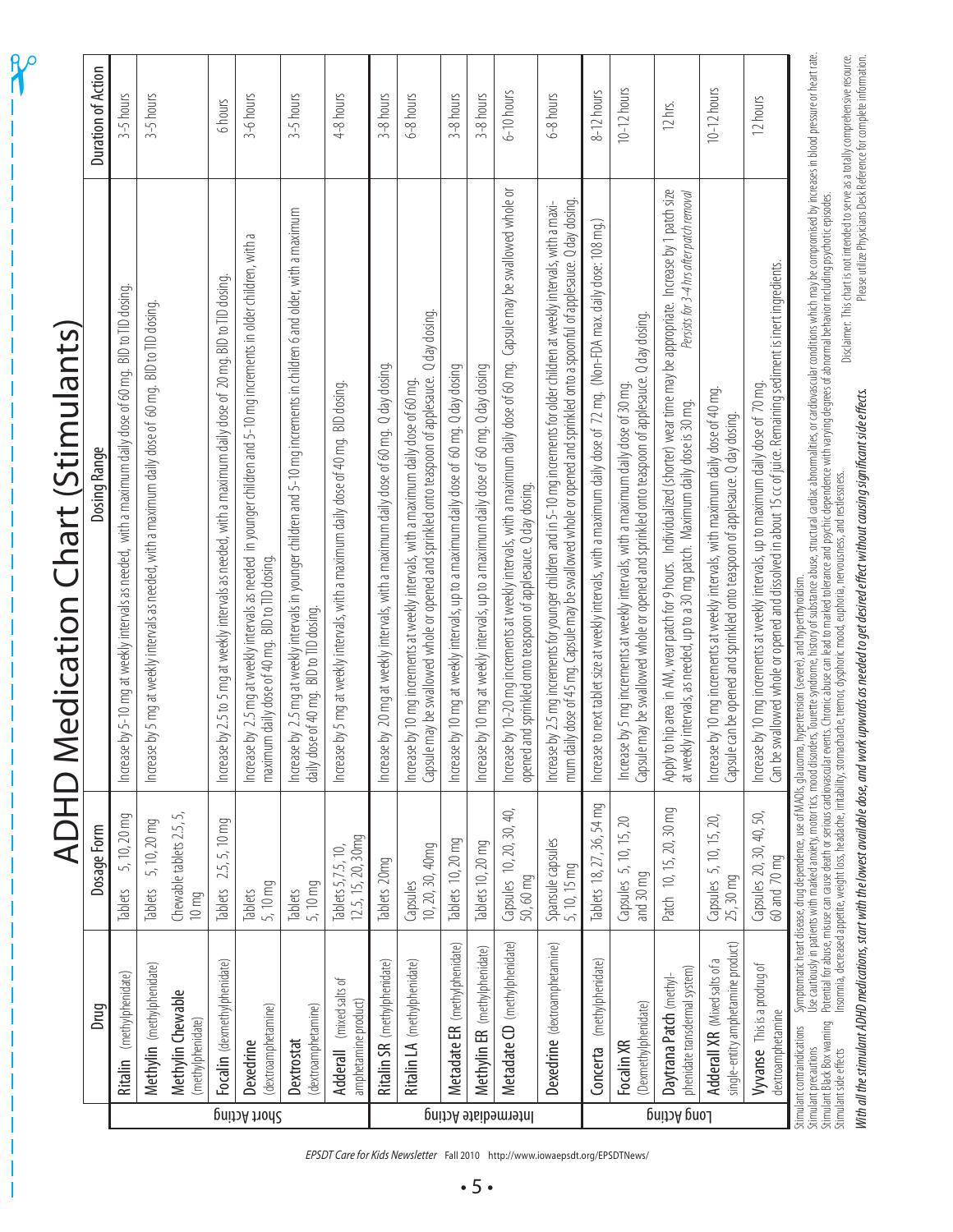|                                               |                                  | ADHD Medication Chart (Non-Stimulants)                                                                                                                                                                                                                                                                             |                                                                                                                                                                                                                                                   |                |
|-----------------------------------------------|----------------------------------|--------------------------------------------------------------------------------------------------------------------------------------------------------------------------------------------------------------------------------------------------------------------------------------------------------------------|---------------------------------------------------------------------------------------------------------------------------------------------------------------------------------------------------------------------------------------------------|----------------|
| Drug                                          | <b>Dosage</b><br><b>Form</b>     | Side Effects & Precautions                                                                                                                                                                                                                                                                                         | Dose Range<br>Comments                                                                                                                                                                                                                            | Doses<br>/Day  |
| (guanfacine)<br>Tenex                         | S mg<br>Jmg,<br>Tablets          | constipation, acid indigestion, liver toxicity,<br>Orthostatic hypotension, palpitations, bradycardia, depression, dizziness, fatigue, headache, somnolence, anorexia,                                                                                                                                             | dose of 4 mg. Divided into BID to TID dosing.<br>days as indicated to no more than 1mg/kg with a maximum daily<br>Start with 0.5 mg in the evening and increase by 0.5 mg every 7                                                                 | $\frac{1}{4}$  |
| agonist<br>$a_2 -$ Adrenergic                 |                                  | hypertension).<br>Avoid with significant liver, kidney, or cerebrovascular disease.  Avoid abrupt withdrawal (to avoid rebound                                                                                                                                                                                     | Need to taper off.<br>Don't skip doses (to avoid rebound hypertension)                                                                                                                                                                            |                |
|                                               |                                  |                                                                                                                                                                                                                                                                                                                    | suuppoms<br>Helpful for sleep disturbance, tics, modulating mood, and ADHD                                                                                                                                                                        |                |
| guanfacine)<br>(Long acting<br>Intuniv        | om 4 mg<br>1, 2, 3,<br>Tablets   | Orthostatic hypotension, palpitations, bradycardia, depression, dizziness, fatigue, headache, somnolence, anorexia,<br>constipation, acid indigestion, liver toxicity                                                                                                                                              | day with a maximum daily dose of 4 mg.<br>7 days as indicated. Once a day dosing. Daily dose range 1-4 mg/<br>Start with 1 mg/day in the evening and increase by 1 mg every                                                                       |                |
| paramet<br>$a_2 -$ Adrenergic                 |                                  | hypertension)<br>Avoid with significant liver, kidney, or cerebrovascular disease. Avoid abrupt withdrawal (to avoid rebound                                                                                                                                                                                       | Need to taper off.<br>Don't skip doses (to avoid rebound hypertension)                                                                                                                                                                            |                |
|                                               |                                  |                                                                                                                                                                                                                                                                                                                    | symptoms.<br>Helpful for sleep disturbance, tics, modulating mood and ADHD                                                                                                                                                                        |                |
| $a_2 -$ Adrenergic<br>(clonidine)<br>Catapres | 0.3 mg<br>0.1, 0.2,<br>Tablets   | somnolence, impotence, pancreatitis, agranulocytosis, electrolyte imbalance<br>Avoid abrupt withdrawal (to avoid rebound hypertension)<br>Dizziness, sedation, confusion, nausea, vomiting, constipation, local reaction to patch, hypotension, weakness                                                           | skip doses (to avoid rebound hypertension)<br>doses 2-4 times per day. Daily dose range 0.1-0.3 mg/day. Do not<br>0.05mg increments no faster than every 7 days. Given in divided<br>Start with a dose of .025 -.05 mg/day in evening. Titrate in | $\frac{1}{4}$  |
| agonist                                       |                                  | cerebrovascular disease<br>Contraindication: 1)allergy, 2)conduction disturbances, 3)chronic renal failure, 4)severe coronary insufficiency, 5)                                                                                                                                                                    | Need to taper off.<br>May not see effects for 4-6 weeks                                                                                                                                                                                           |                |
|                                               |                                  | (Not approved by the FDA for ADHD)                                                                                                                                                                                                                                                                                 | symptoms.<br>Helpful for sleep disturbance, tics, modulating mood, and ADHD                                                                                                                                                                       |                |
| Strattera<br>(atomoxetine)                    | $10, 18$<br>$25, 40$<br>capsules | Use cautiously in patients with hypertension, hypotension, tachycardia, cardiovascular or cerebrovascular disease<br>Decreased appetite, weight loss, nausea, vomiting, (take with food), sedation, mood swings, and lightheadedness                                                                               | 1.2 mg/kg after 4-7 days).<br>hitial dose 0.5 mg/kg given as single dose in AM. (Increase up to                                                                                                                                                   | $\overline{C}$ |
| norepinephrine<br>Selective                   | 60,80,<br><b>Du 001</b>          | Use cautiously in patients with poor metabolizer CYP2D6 phenotype or aggressive behaviors.<br>(monitor vitals), hepatic or renal insufficiencies (can increase blood pressure and heart rate), and urinary retention.                                                                                              | maximum daily dose of 100mg.<br>Targeted clinical dose is approximately 1.2 mg/kg/day with a                                                                                                                                                      |                |
| inhibitor<br>reuptake                         |                                  | indicated in patients with a seizure disorder or with a current or previous diagnosis of bulimia or anorexia. May<br>Do not use if currently using, or have used within 2 weeks any MAOI. Do not use with narrow angle glaucoma. Not                                                                               | needed, can be divided into AM and PM doses<br>Given in AM and <b>must</b> be used each day. If the higher doses are                                                                                                                              |                |
|                                               |                                  | worsen tics.<br>Black Box Warning: Intreased tisk of Suite and Islamic in short-term studies in children or adobescents with<br>behavior), clinical worsening, or unusual changes in behavior.<br>Attention-Deficit/Hyperactivity Disorder (ADHD). Monitor patients closely for suicidality (suicidal thinking and | stimulant for at least 4 weeks after starting Atomoxetine<br>When switching from stimulant to Atomoxetine, continue the                                                                                                                           |                |

op<br>R

Disclaimer: This chart is not intended to serve as a totally comprehensive resource. Please utilize Physicians Desk Reference for complete information. Disclaimer: This chart is not intended to serve as a totally comprehensive resource. Please utilize Physicians Desk Reference for complete information.

*EPSDT Care for Kids Newsletter* Fall 2010 http://www.iowaepsdt.org/EPSDTNews/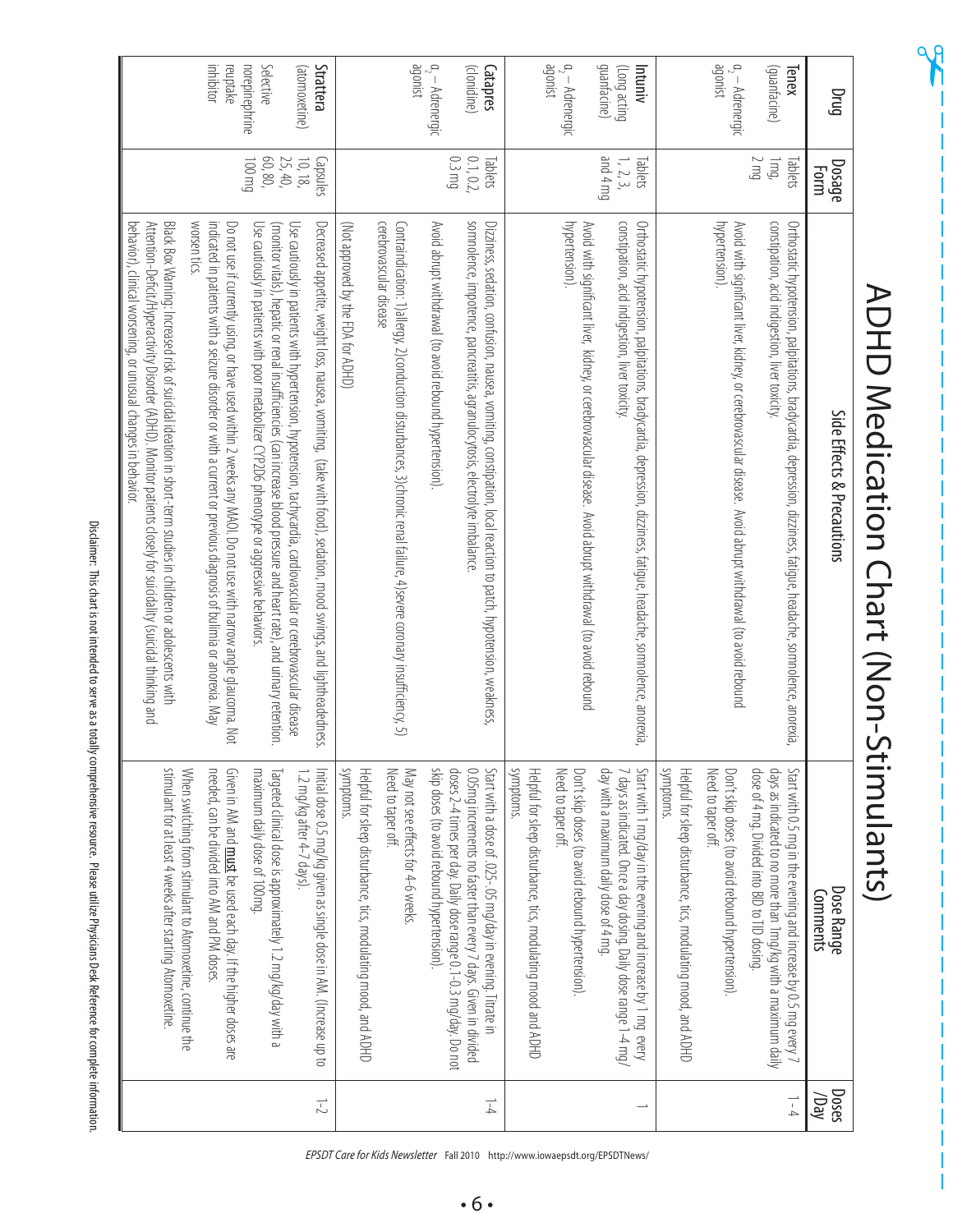For an electronic version of the chart, visit http://iowaepsdt. org/EPSDTNews/index.htm.

Always start medication with the lowest dose available, in a formulation that is easy for the child to take (sprinkles, chewable, patch, tablet, or powder mixed with juice), and of a duration in which you want the symptoms controlled. These issues are more important than whether you choose a methylphenidate or an amphetamine as there is no way to predict which medication will work best in each child, without causing significant side effects.

Next, assess the response to the medication and evaluate for side effects. Increase to the next available strength if symptoms are still significant,



as long as there are not significant side effects. Each of the stimulant medications has an FDA recommended maximum

dose. Some providers increase beyond those dosages with discretion. One might assume it is best to choose the longest acting (10- to12-hour long) medication for all kids. The very young (4 to 7 years) though, have many fewer side effects on the intermediateacting medications (6- to 8-hour long) than the longer acting medications. Combination therapy is useful in obtaining control of symptoms with few to no side effects. A little of this and that is less likely to cause side effects than a lot of this and none of that.



In addition to stimulants, guanfacine, Intuniv, clonidine, Strattera, melatonin, and cyproheptadine can be helpful additional medications for better symptom control and treatment of side effects, or for baseline problems with sleep, tics, anger, and poor appetite.

It can be helpful for parents to fill out tools such as the Vanderbilt Assessment Scale or Conners Rating Scale. I ask parents to call our nurses with an update within one to three weeks after starting medication, sooner if there are worrisome side effects. I adjust med-



ication over the telephone as needed and see the child again within one to three months, and then two to four times per year. Excellent secretarial and nursing staff members assist parents by phone with fine tuning medications in a timely manner.

Educational accommodations, behavioral interventions, and support from a multitude of health and community providers combine to create the best treatment plan for children with ADHD. In the best of situations, these children require a lot of energy: remember to support the parents. As a provider, watching and helping these kids achieve success is worth all the energy they require.